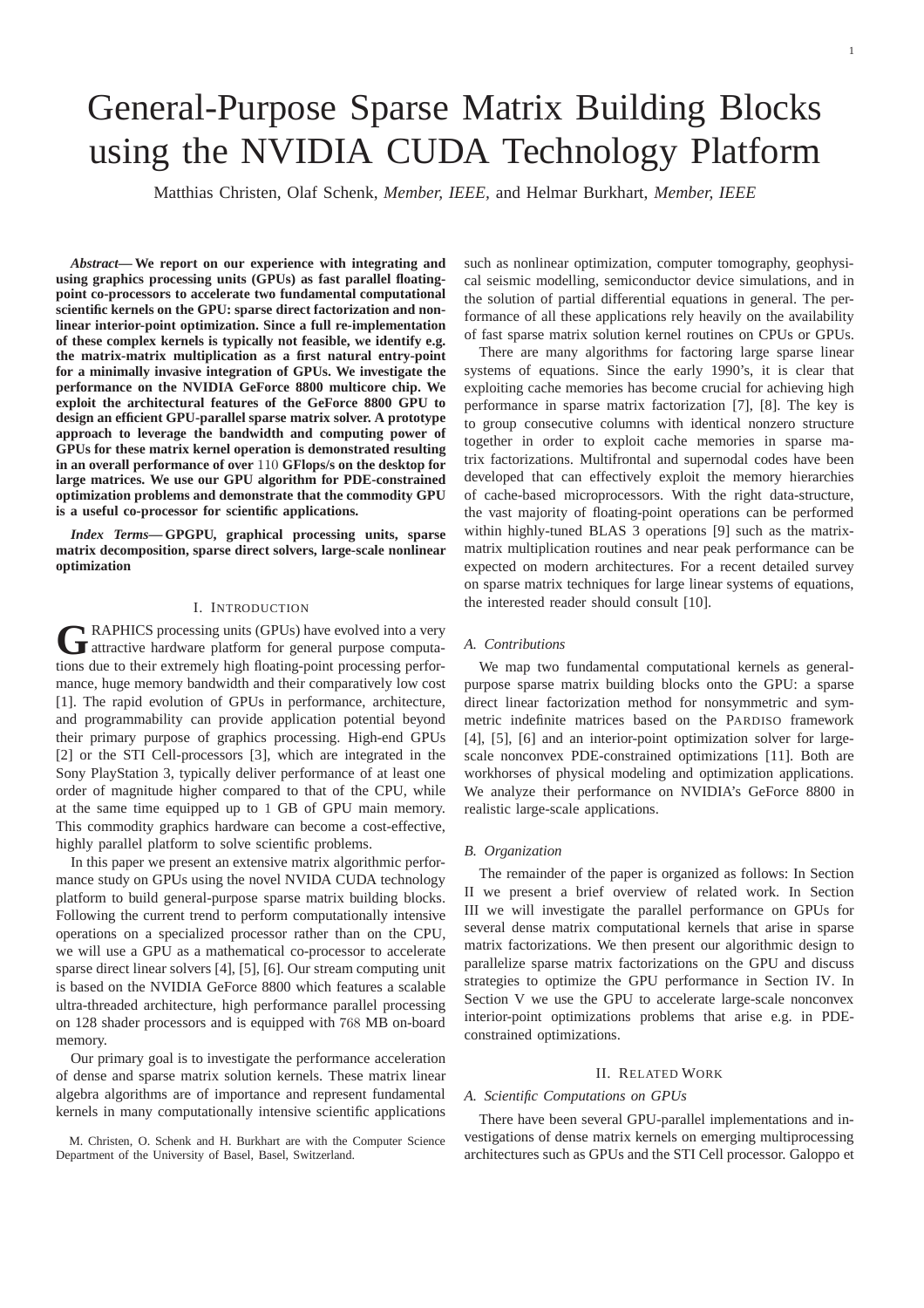al. [12] analyzed the peak performance of a cache and bandwidth efficient GPU solver for dense matrix decompositions. Dongarra al. [13] propose to exploit single-precision operations whenever possible and resort to double-precision at critical stages while attempting to provide the full double precision results and present results for dense matrices on the IBM Cell processor.

Several GPU-based algorithms for sparse matrix multiplication on emerging architectures have been proposed e.g. in [14], [15], [16], [17]. These are all iterative methods such as conjugate gradient and multigrid solvers as described e.g. by Goeddeke et. al. [14]. Our work is related in spirit to these frameworks for linear algebra kernels and nonlinear optimizations on these architectures. However, there is little research on using GPUs for large-scale sparse direct factorizations or interior-point methods for nonlinear problems although these two algorithmic kernels represent workhorses in scientific computations.

# III. BASIC LINEAR ALGEBRA KERNELS ON CPUS AND GPUS

NVIDIA provides a highly tuned library containing basic linear algebra routines, CUBLAS. CUBLAS is a high-level API designed for compatibility with the original FORTRAN subprograms. It is built solely on top of CUDA. The entire set of single precision real BLAS routines [9] are available through CUBLAS as well as some single precision complex functions.

We performed benchmarks for the computationally intensive routines of interest in respect of the sparse direct linear solver PARDISO[4], [5], [6], namely the matrix-matrix multiplication (sgemm), the solving of a triangular matrix equation (strsm), and the  $LU$  and  $LDL^T$  decomposition (sgetrf, ssytrf). Unfortunately, the factorization routines being a LAPACK rather than a BLAS routine, are not part of CUBLAS. We have therefore implemented it ourselves using existing CUBLAS functions. Although therefore not being fine-tuned, it yields reasonable results for large matrices.

We have compared the performance results with benchmarks using the Intel Math Kernel Library (MKL) done on a dual-core 3.4 GHz Intel Pentium D CPU, which has 16 KB of L1 cache and 2 MB of L2 cache.

#### *A. Matrix-Matrix Multiplication*

Fig. 1 and Fig. 2 show the result of the 32-bit sgemm benchmark. The performance of an optimized CPU version and two versions of the CUDA implementation of the matrix-matrix multiplication  $\mathbf{A} \cdot \mathbf{B}$  have been measured, where  $\mathbf{A} \in \mathbb{R}^{m \times k}$  and  $\mathbf{B} \in \mathbb{R}^{k \times n}$ . The two plots in Fig. 1 display the performance results of the CPU using the Intel MKL 9.1 library, whereas the plots in Fig. 2 show the GPU performance results. The first GPU performance measurement, which is displayed in the first row, includes the data transfer to the GPU before the multiplication as well as the data transfer back to the CPU system after the computation. The second measurement found in the bottom row omits GPU data transfers.

For the benchmarks,  $m$  and  $n$  were varied, whereas  $k$  was fixed at 50 for the two plots in the left and at 4096 for the plots in the right column.

The parameters  $m$  and  $n$  vary along the horizontal and vertical axes, respectively. The color shades correspond to the performance. Note that the two columns and rows use different color scales.

The plots show that for large matrices the GPU outperforms the CPU by nearly an order of magnitude: the CPU performs the multiplication at a relative constant rate of 12 GFLOP/s, while the GPU reaches a performance of more than 100 GFLOP/s for large matrices when omitting data transfers.

Unfortunately, multiplying matrices sized  $200 \times 200$  and below has the contrary effect. The multiplication of small matrices is carried out faster by the CPU – even if no data transfer to and from the GPU system is involved. This is due to the fact that the multiplication on the GPU is carried out by many threads in parallel, which require some startup overhead.

#### *B. Triangular Matrix Equation With Multiple Right-Hand-Sides*

Another important dense matrix routine for sparse direct linear solvers is the LAPACK strsm method. In this section we will evaluate the GPU performance of strsm for quadratic matrices. The CUBLAS implementation achieves an impressive performance of up to 70 GFLOP/s for large matrices. Again, the CPU performs at a relative constant rate of circa 10 GFLOP/s and hence, the GPU strsm is almost an order of magnitude faster than the GPU strsm for large quadratic matrices.

The plot again shows two measurement versions of the computation performance on the GPU, once without taking data transfers into account and once including the GPU up- and downloads, which entails a constant performance penalty of circa 10 GFLOP/s. Also, two versions of the CPU implementation of the solver are depicted. The upper curve being the performance of a single precision (32-bit) and the lower curve that of a double precision (64-bit) solver. It is demonstrated that a performance gain of factor 2 is achieved when precision is reduced from 64 to 32 bit.

The plot at the right of Fig. 3 is a zoom into the lower left corner of the plot at the left to identify the the computational cross-over point. It shows that for matrix sizes as small as from  $150 \times 150$  the GPU outperforms the CPU in our hardware configuration.

## *C. Dense Linear Factorization Solvers*

As already mentioned, sgetrf is not part of CUBLAS. The following benchmark has been done using a one-to-one translation of the original LAPACK FORTRAN code to a code using existing CUBLAS functions. As in LAPACK, both blocked and non-blocked versions have been implemented.

Fig. 4 displays the time used by the constituents of the blocked LU decomposition that are computationally most intensive. Also, the total time consumed by the factorization is shown. The horizontal axis represents the block size, the vertical axis shows the time used by the decomposition. The blocked LU decomposition consists of three computational main components, the matrixmatrix multiplication (sgemm), the triangular solve (strsm), and a rank 1 update  $\mathbf{A} := \alpha \cdot \mathbf{x} \mathbf{y}^T + \mathbf{A}$  (sger). The Figure suggests that nearly no time (in relation to the other constituents) is consumed by strsm, which is the bottom most curve. For small blocks, many matrix-matrix multiplications are required, which then dominate the calculation. As the block size increases fewer matrix-matrix multiplications are required, and also with larger matrix blocks, the performance of the multiplication increases as outlined in Section III-A. The time used by sger almost increases linearly with block size. Other function calls to BLAS level 1 routines are omitted in the plot as they consume a constant amount of time.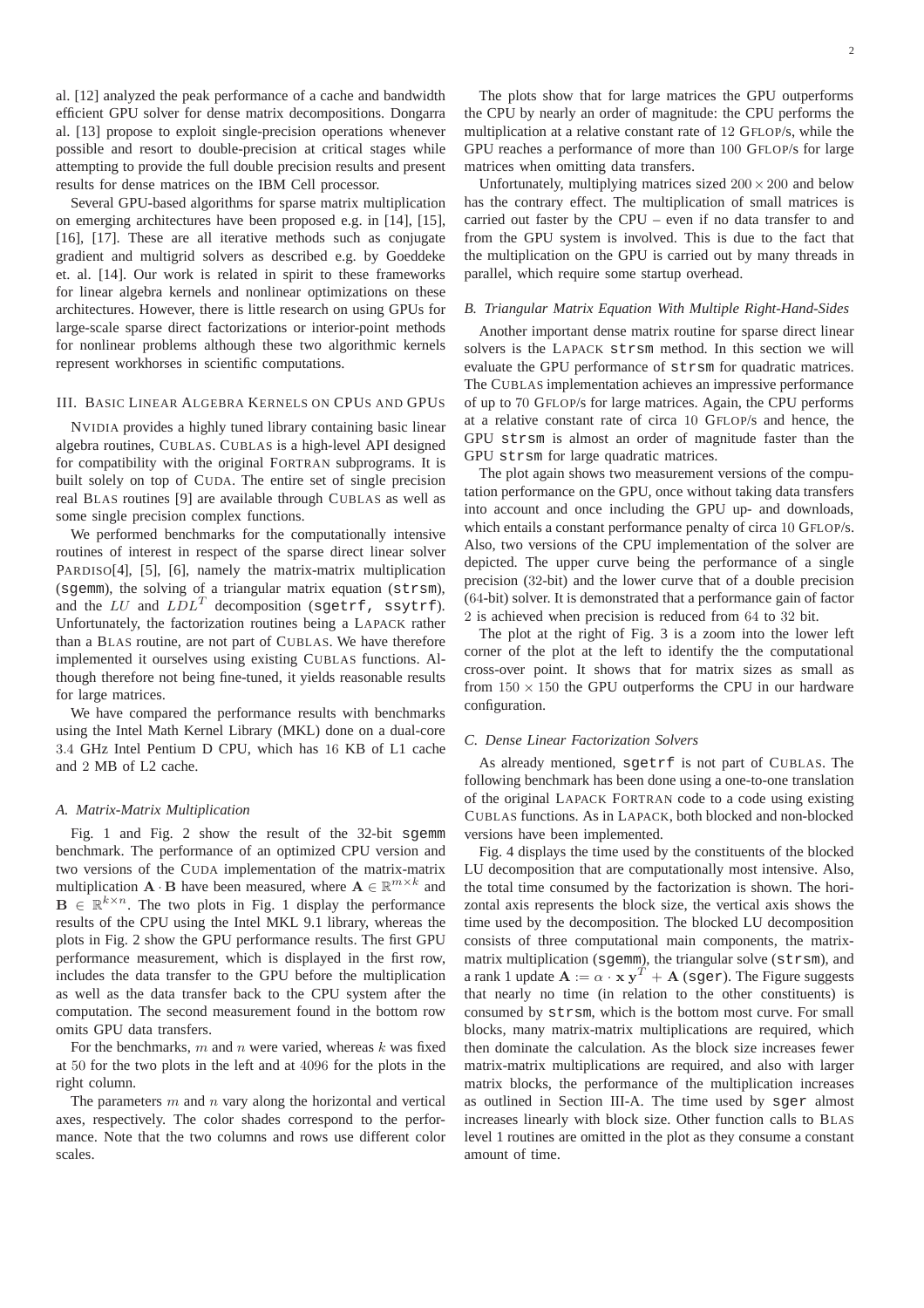

Fig. 1. Performance measurements for 32-bit sgemm on the CPU for fixed  $k = 50$  (left) and  $k = 4096$  (right).



Fig. 2. Performance measurements for 32-bit sgemm GPU for fixed  $k = 50$  (left) and  $k = 4096$  (right). The top row includes the read/write data transfer from CPU main memory into GPU memory, whereas the bottom row assumes that all data can be stored on GPU memory.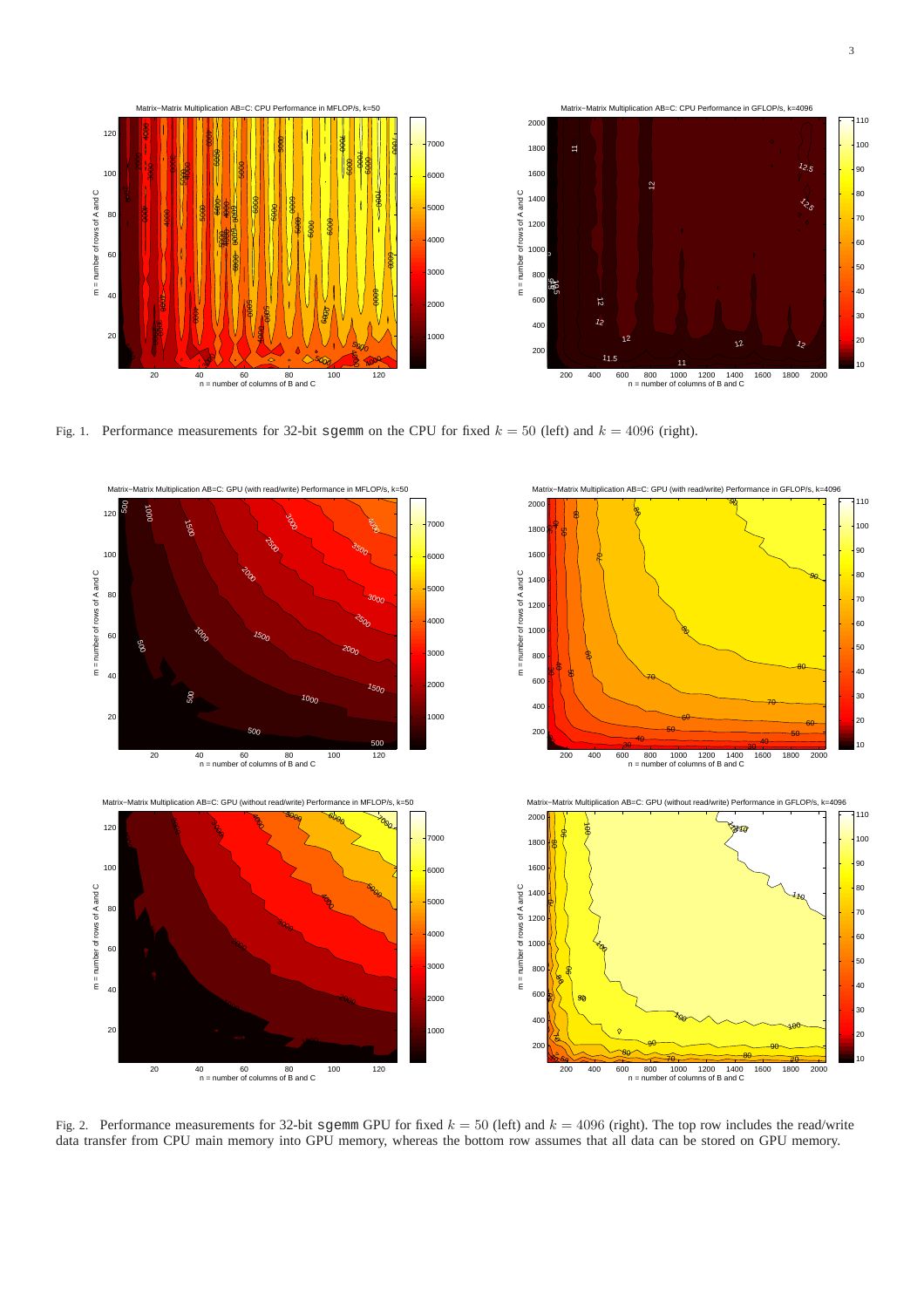

Fig. 3. Performance of triangular solve  $\lceil d/s \rceil$ trsm on CPU and GPU for large (left;  $n < 4096$ ) and small (right;  $n < 256$ )  $n \times n$  matrices.

For our hardware and software environment, a block size of 32-by-32 has proven to give the best speed-up. This is due to the facts that

- the CUBLAS implementations of sgemm and strsm yield best performances if the matrix sizes are divisible by 16 because of the GPU's memory organization;
- for larger block sizes less matrix-matrix multiplications and solves are required while the performance of the routines increase with matrix size;
- for all block sizes larger than a threshold value, the rank 1 update being a BLAS level 2 routine dominates the calculation. In the case of factoring a 2048-by-2048 matrix the CUBLAS implementation of sger merely reaches 1.3 GFLOP/s, whereas the performance of strsm is as high as 50 GFLOP/s.

Choosing fixed block sizes of 32-by-32 (Fig. 4), for matrices sized  $3968 \times 3968$ , a speed-up factor of 2.5 with respect to the optimized single precision implementation on the CPU is reached, as depicted in Fig. 5

#### *D. Analysis and Computational Complexity*

The performance measurements show that in general the GPU version of a linear algebra kernel performs well, i.e. outperforms the CPU, if the kernels are applied to large matrices, whereas in the case of small matrices the performance of the CPU yields better results than that of the GPU implementation. This fact suggests that, if using the GPU as a hardware accelerator, for computations involving small matrices the CPU should be favored.

In the scatter plot in Fig. 6 the number of floating point operations used for the matrix-matrix multiplication has been plotted against the performance rate. The number of operations appears on the horizontal axis, while the performance is plotted on the vertical axis. The data has been taken from Fig. 1 and plotted in a different fashion in order to find the cross-over point where the performance of the GPU surpasses that of the CPU. There are three sets of data: the performance of the matrixmatrix multiplication on the GPU excluding and including data transfers and the CPU's performance of sgemm. Each dot in the Figure represents the sgemm performance of a matrix-matrix



Fig. 4. Influence of block size for a 32-bit GPU factorization with our own CUDA-based sgetrf routine for a matrix of size  $n =$ 2000. The important components of sgetrf are: sger, sgemm and strsm.



Fig. 5. Performance of dense linear factorization sgetrf on CPU and GPU.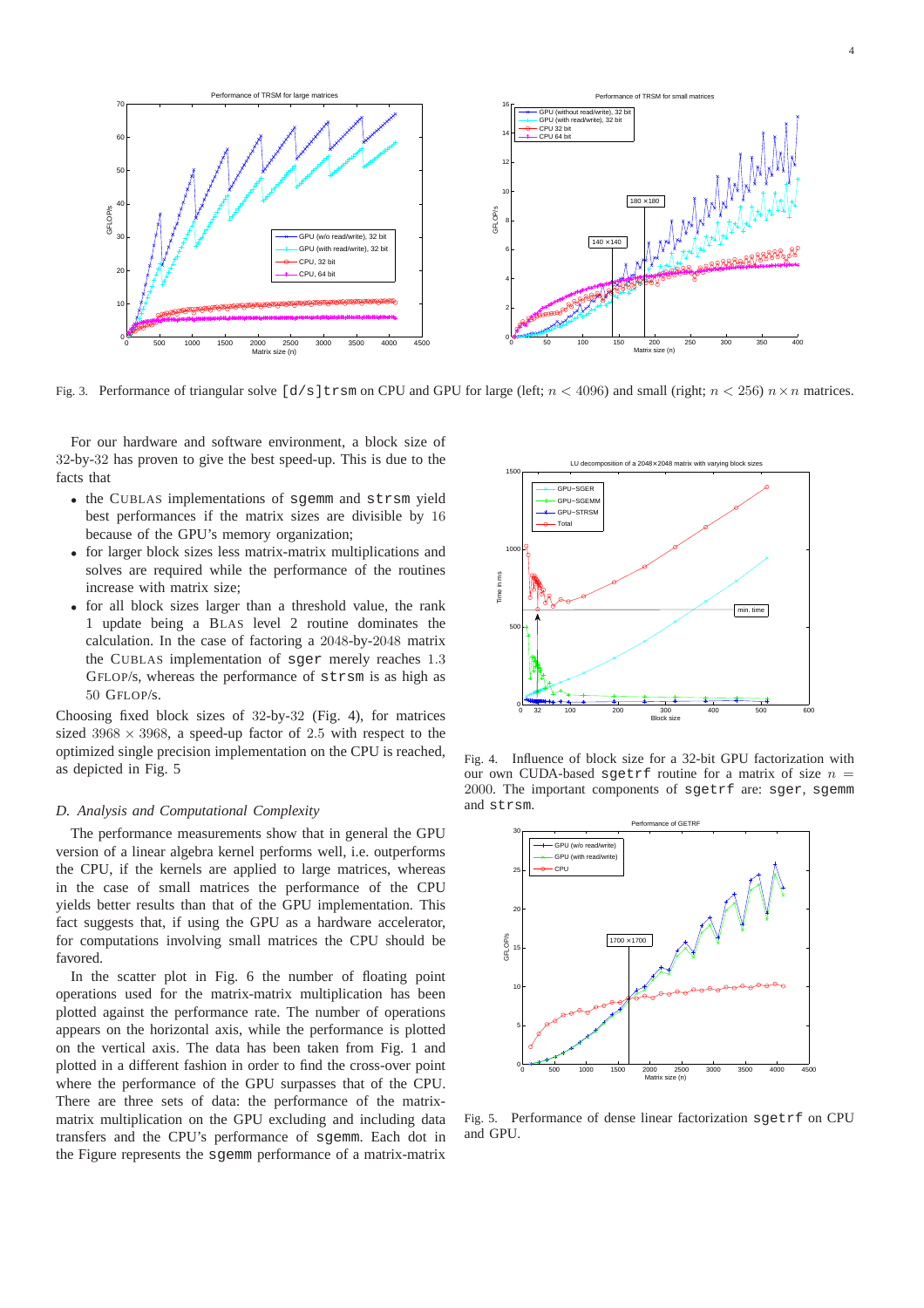

Fig. 6. Number of operations for a matrix-matrix multiplication plotted against the performance of CPU and GPU versions of the computation kernel.

multiplication  $\mathbf{A} \cdot \mathbf{B}$ , where  $\mathbf{A} \in \mathbb{R}^{m \times k}$  and  $\mathbf{B} \in \mathbb{R}^{k \times n}$  and  $m, n \le 240$  and  $k = 120$ .

The plot indicates that for our hardware and software configuration the cross-over point is at  $7 \times 10^6$  floating-point operations if all sgemm calls are simply to be substituted by a corresponding function call involving the download of the matrices to the GPU, the multiplication on the GPU and the retrieval of the result. If a more code-invasive approach is chosen and the data happens to be already present in GPU memory at the time of the multiplication, the lower threshold value of  $2.4 \times 10^6$  operations could be chosen for optimal results.

The cross-over point for strsm lies below the matrix size of  $150 \times 150$ .

Fig. 5 suggests that the CUBLAS enhanced version of sgetrf should only be used if the matrices become as large as  $1600 \times$ 1600. In order to further improve the performance of the dense solver, a proper CUDA kernel should be implemented and optimized.

## IV. GENERAL-PURPOSE SPARSE DIRECT LINEAR SOLVERS ON THE GPU

In this section we concentrate on enhancing the parallel direct solver PARDISO [4], [5], [6] with GPU code – specifically by using the CUBLAS library. PARDISO is a sparse direct solver for large systems of linear equations, which has been developed at the University of Basel and is part of the Intel Math Kernel Library [4]. According to [18] it is currently among the fastest direct solver available for sparse linear systems.

PARDISO uses a supernodal approach to the matrix factorization. A *supernode* is collection of adjacent matrix columns such that the sparsity pattern below the diagonal block is identical in each column. In order to arrive at a matrix structure partitioned into supernodes, a permutation matrix is applied to the original matrix. The motivation to use supernodes is twofold: firstly, since supernodes could be considered as dense matrices that scattered into the matrix to factor to use highly optimized dense highperformance BLAS Level 3 routines. The second observation is on the algorithmic level. While eliminating variables from a sparse system it is desirable to maintain the sparsity of the system, i.e. to minimize fill-in. One strategy e.g. for sparse matrices is to use the minimal degree algorithm, which picks the variables to eliminate by the degree of the node (i.e. the number of adjacent nodes) corresponding to the variable when the matrix is viewed as the adjacency matrix of a graph. It could be shown that the minimum degree algorithm assigns the same priority to all of the rows – viewed as nodes of the graph – belonging to a supernode.

Once the supernode structure is given by means of a permutation matrix, the basic structure of the supernodal factorization algorithm is as follows:

The algorithm in PARDISO implements a left-looking factorization procedure. The matrices involved in the algorithm are schematically depicted in Fig. 7 and Fig. 8. In fact, the supernodes  $L_i$ ,  $U_i$  are sparse block matrices with hopefully many zero rows. By omitting all the zero rows the blocks could be thought of as dense matrices with which Level-3 linear algebra operations can be performed. The main work consists of three computationally intensive dense linear algebra operations: the matrix-matrix multiplications  $d$ /sqemm in lines 3 and 4, the LU decomposition d/sgetrf in line 6, and two triangular solve with d/strsm in lines 8 and 9.

## *A. GPGPU Strategy I — Sparse Factorization using* CUBLAS *Kernels*

As a minimally invasive approach to enhancing the sparse solver with a GPU, we identified all the computationally intensive linear algebra routines in the solver core schematically outlined in Figure 8, and replaced them by a code switching to the GPU equivalent when the number of floating-point operations exceeds the threshold value of  $7 \times 10^6$  determined in the previous section. Alone this little effort resulted in a considerable speedup of the numerical solving process An acceleration of up to 7 compared to 64-bit CPU can be achieved using the 32-bit GPU on the CUDA platform.

## *B. GPGPU Strategy II — Mapping Linear Algebra Kernels to the GPU*

The other extreme of strategy I, is to adapt the entire numerical factorization code, i.e. the sparse LU decomposition, to the GPU. In this case, ideally the entire matrix would be transferred to the GPU once and be retrieved by the CPU system once the  $LU$  or  $LDL<sup>T</sup>$  decomposition is completed. This, however, works only for matrices with relatively few non-zero elements in the triangular factors, since the GPU memory of the GeForce 8800 is currently limited to 768 MB. A solution to this problem is to develop a hybrid strategy that transfers data to the GPU only if it is currently needed and keeps it on the GPU as long as possible for reuse. Recall from Fig. 7 and Fig. 8 and that a supernode is updated by the supernodes to its left, which have potentially already been loaded from the CPU. When running out of memory it should be examined whether supernodes currently loaded into GPU memory could be truncated (in the updating process not the entire supernodes are used) or if certain supernodes have to be discarded. Preliminary tests have shown that this strategy could further speed up the solver considerably. The implementation, however, is still work in progress.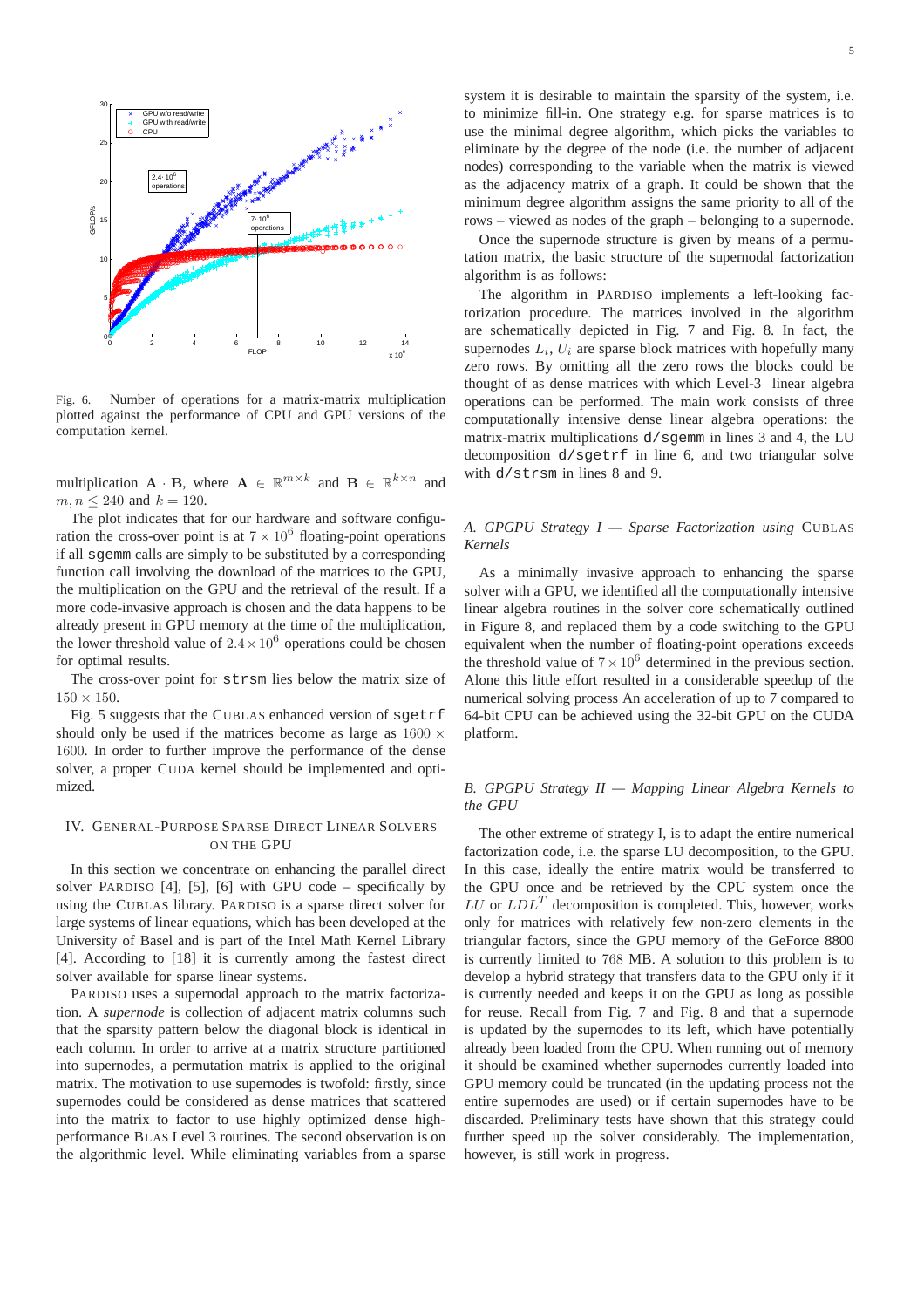

Fig. 7. A step in the left-looking factoring algorithm used by PARDISO to factor structurally symmetric matrices: The supernodes  $L_j$  and  $U_j$  receive updates from  $L_k$  and  $U_k$  while being factored.

# *C. GPU/CPU Sparse Factorization for Non-Symmetric Matrices*

This section gives an overview of the non-symmetric matrices that are used for the numerical experiments. Some general information about the matrices is given in Table I. Those marked with a (SD) in the column "source" are from semiconductor device simulation. Others, labeled with (UF) are from a public sparse matrix collection [19] and all other matrices are either from automobile crash simulation (AF) or electromagnetic wave simulation (EM). The Table lists the number of unknowns in the matrix, the number of nonzero elements and the number of floating-point operations in GFlops to factor the matrix.

TABLE I GENERAL INFORMATIONS AND STATISTICS OF THE NONSYMMETRIC MATRICES USED IN THE NUMERICAL EXPERIMENTS.

|                | name                   | unknowns | elements   | <b>GFlops</b> | source |
|----------------|------------------------|----------|------------|---------------|--------|
|                | iis-para-19            | 155.924  | 8.374.204  | 444           | (SD)   |
| $\mathfrak{2}$ | iis-para-14            | 155,924  | 8.374.204  | 444           | (SD)   |
| 3              | $para-10$              | 155,924  | 2.094.873  | 336           | (UF)   |
| 4              | barrier <sub>2-9</sub> | 115,625  | 2,158,759  | 198           | (UF)   |
| 5              | S-1300                 | 7,800    | 40,560,000 | 123           | (AF)   |
| 6              | 747-200k               | 198,098  | 3,043,006  | 72            | (EM)   |
|                | 747-400k               | 402.902  | 6.231.526  | 246           | (EM)   |

In all following numerical experiments we used the following architectures:

- an Intel Pentium 4 CPU with 3.40 GHz and 2MB L2 Cache,
- an NVIDIA GeForce 8800 GPU.
- the Intel MKL library Version 9.1.

The computational results are shown in the left graphic of Fig. 9. The Figure shows the GFlop/s rate on 64-bit CPU, 32-bit CPU and 32-bit CPU using the GPU strategy I. An acceleration of up to 4 can be achieved using the 32-bit GPU on the CUDA platform.

# *D. GPU/CPU Sparse Factorization for Symmetric Indefinite Matrices*

This section gives an overview of the symmetric indefinite matrices that are used for the numerical experiments and information about the matrices is given in Table II. Those markeded with an (FL) in the column "source" are from fluid dynamics, those

1 for 
$$
j = 0
$$
 to  $\#$  supernodes do  
\n2 \nfor  $k = 0$  to  $j - 1$  do  
\n3 \n
$$
\begin{array}{c}\nL_j \leftarrow L_j - L_k \cdot U'_k \\
U_j \leftarrow U_j - U''_k \cdot L'_k\n\end{array}
$$
\n5 \nend\n6 \n6 \n
$$
\begin{array}{c}\nL'_j \leftarrow \text{LU decomposition of } L'_j \text{ with partial pivoting} \\
\text{apply the pivots to } U_j \\
\text{s} \n\end{array}
$$
\n8 \nSolve  $X \cdot \overline{L}_j = L'_j$  for  $X, L'_j \leftarrow X$   
\n9 \n0 end

**3**

**10** 

Fig. 8. Supernodal LU decomposition for non-symmetric matrices.

labeled with (UF) are from the public sparse matrix collection [19] and those labeled with (CP) arise in computational physics.

TABLE II GENERAL INFORMATIONS AND STATISTICS OF THE SYMMETRIC INDEFINITE MATRICES USED IN THE NUMERICAL EXPERIMENTS.

|   | name                  | unknowns | elements   | <b>GFlops</b> | source |
|---|-----------------------|----------|------------|---------------|--------|
|   | stokes1               | 307,995  | 10.900.171 | 3.956         | (FL)   |
| 2 | stokes2               | 505,940  | 8,609,590  | 1,805         | (FL)   |
| 3 | 1door                 | 952,203  | 23.737.339 | 125           | (UF)   |
| 4 | crankseg <sub>1</sub> | 52,804   | 5,333,507  | 49            | (UF)   |
| 5 | cop300k_kkt_b         | 373,990  | 4.950.222  | 404           | (FL)   |
| 6 | anderson-50           | 125,000  | 500,000    | 882           | (CP)   |
|   | af_shell9             | 504,855  | 9,046,865  | 71            | (UF)   |
| 8 | $bmw3_2$              | 227,362  | 5,757,996  | 51            | (UF)   |
| 9 | anderson-80           | 512,000  | 2,048,000  | 6.780         | (CP)   |

The computational results are shown in the right graphic of Fig. 9. The Figure shows the GFlop/s rate on 64-bit CPU, 32-bit CPU and 32-bit CPU using the GPU strategy I. An acceleration of up to 7 can be achieved using the 32-bit GPU on the CUDA platform.

## V. GENERAL-PURPOSE NONLINEAR INTERIOR-POINT OPTIMIZATION ON A GPU

Nonlinear programming is the problem of optimizing a nonlinear nonconvex objective function to satisfying a set of nonlinear constraints, either of equalities or of inequalities. The standard form is to minimize an objective to find a local solution of the optimization problem

$$
\min_{x \in \mathbb{R}^n} \qquad f(x) \tag{1a}
$$

$$
s.t. \t c(x) = 0 \t (1b)
$$

$$
x \ge 0. \tag{1c}
$$

The nonlinear programming problem is given by an objective function  $f: \mathbb{R}^n \to \mathbb{R}$  and constraint functions  $c: \mathbb{R}^n \to \mathbb{R}^m$ , which are both assumed to be twice continuously differentiable. For simplicity in the notation we assume without loss of generality that all variables have only a lower bound.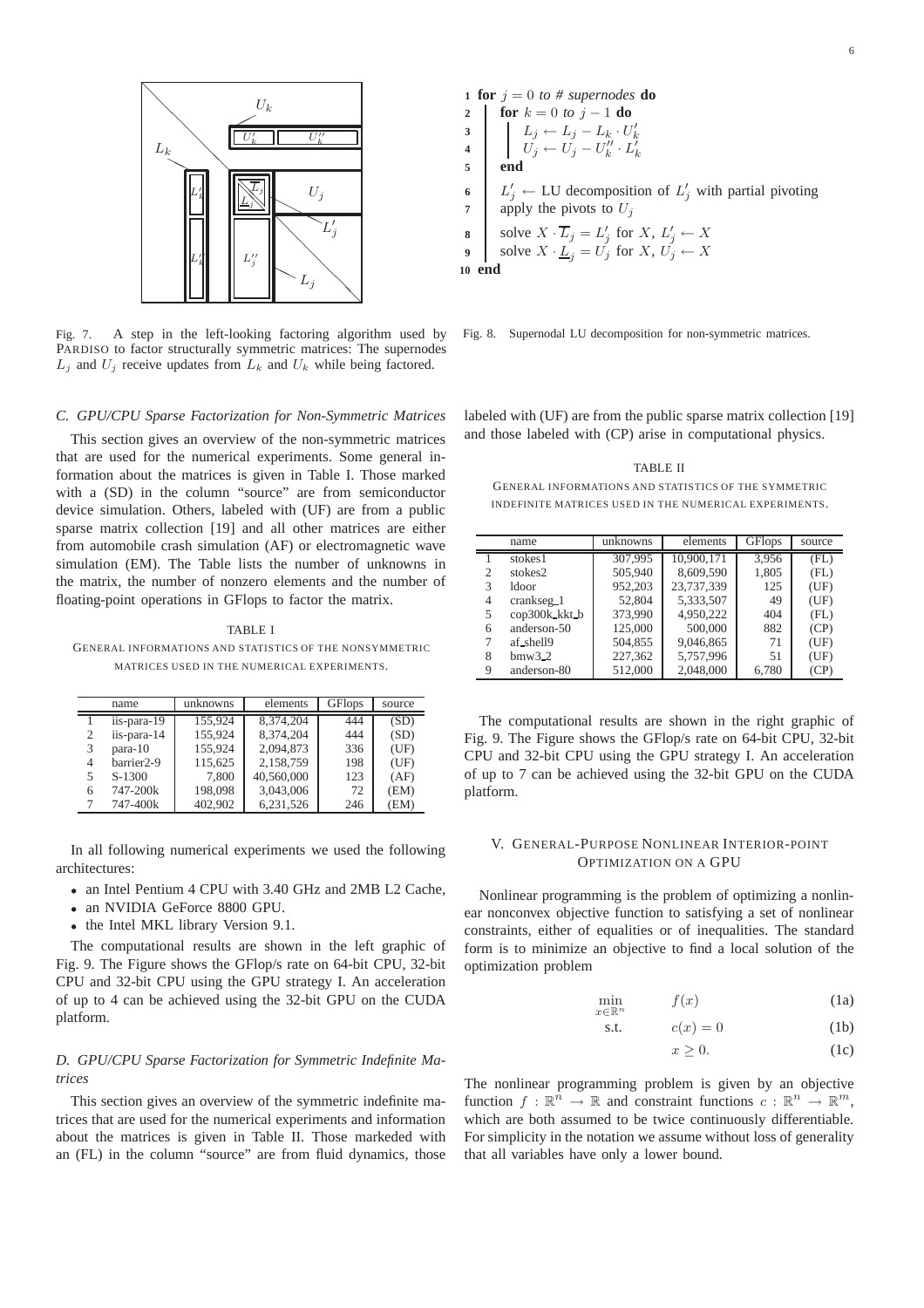



Fig. 9. Performance in GFlops/s for sparse factorization for nonsymmetric (left) and symmetric indefinite matrices (right) on 64-bit CPU, 32-bit CPU and 32-bit GPU using GPU strategy I.

If we use interior-point methods, a sequence of corresponding barrier problems

$$
\min_{x \in \mathbb{R}^n} \qquad \varphi_\mu(x) = f(x) - \mu \sum_{i=1}^n \ln(x^{(i)}) \tag{2a}
$$

$$
s.t. \t c(x) = 0,
$$
\t(2b)

is solved to increasingly tighter tolerances, while the barrier parameter  $\mu$  is driven to zero. Eventually, a series of large-scale symmetric indefinite Karush-Kuhn-Tucker (KKT) linear systems

$$
\begin{bmatrix}\nW_k + \delta_x I & A_k \\
A_k^T & -\delta_c I\n\end{bmatrix}\n\begin{bmatrix}\n\Delta x_k \\
\Delta \lambda_k\n\end{bmatrix} = -\n\begin{bmatrix}\n\nabla \varphi_\mu(x_k) + A_k \lambda_k \\
c(x_k)\n\end{bmatrix},
$$
\n(3)

have to be solved during the optimization process. Here  $A_k =$  $\nabla c(x_k)$  denotes the gradient of the constraints and  $W_k$  denotes the Hessian of the Lagrangian function for  $(1)$  with respect to x.

In the following, we will use graphics processing units to solve the series of symmetric indefinite KKT matrices that arise in interior-point optimization as implemented in IPOPT [11], which is a primal-dual interior point software package for large-scale nonlinear programming. We will use a 64-bit CPU, a 32-bit CPU and a 32-bit GPU version of the sparse direct solver PARDISO [5], [6], which is one of the sparse direct solvers integrated in IPOPT, to factor the KKT matrices.

As a large-scale nonlinear programming example we choose a nonlinear PDE-constrained optimization problem with Neumann boundary conditions. The domain  $\Omega = (0,1) \times (0,1) \times (0,1)$ is represented by a three-dimensional cube and the goal is to compute the optimal boundary control  $u(x)$  and state  $y(x)$  with respect to  $x = (x_1, x_2, x_3)$  that minimizes the objective function

$$
f(y, u) = \frac{1}{2} \int_{\Omega} (y(x) - y_t(x))^2 dx + \frac{\alpha}{2} \int_{\Omega} (u(x) - u_t(x))^2 dx
$$
 (4)

with a Tikhonov regularization of  $\alpha = 0.01$ . The constraints are

TABLE III SIZE OF NONLINEAR PROGRAMMING PROBLEM FOR THE 3D PDE-CONSTRAINED OPTIMIZATION PROBLEM WITH BOUNDARY CONTROL AS A FUNCTION OF THE DISCRETIZATION PARAMETER  $N$ .

| Problem     | Variables with | Variables with     | Variables with       |
|-------------|----------------|--------------------|----------------------|
| <b>Size</b> | upper bounds   | lower/upper bounds | equality constraints |
| $N=20$      | A73            | $6N^2$             | AJ 3                 |
|             | 8,000          | 2,400              | 8,000                |
| $N=30$      | 27,000         | 5,400              | 27,000               |
| $N=40$      | 64,000         | 9,600              | 64,000               |

defined by the following nonlinear elliptic operator:

$$
-\Delta y(x) - y(x) + y(x)^3 = 0
$$
  
\n
$$
y(x) \le 2.7
$$
  
\n
$$
y_d(x) = 2 - 2(x_1(x_1 - 1)
$$
  
\n
$$
+x_2(x_2 - 1) + x_3(x_3 - 1)
$$
\n(5)

on  $\Gamma$  :

 $\sim$   $\Omega$ 

$$
\begin{array}{rcl}\n\partial_{\nu} y(x) & = & u(x) \\
1.8 \le u(x) & \le & 2.5 \\
u_d(x) & \equiv & 0\n\end{array}
$$

These equations represent a simplified Ginzburg-Landau model for super-conductivity in the absence of internal magnetic fields and the state  $y$  represents the wave function [20]. We will use second-order finite-difference approximation to discretize Eqn. 4 and Eqn. 5 and the size of the nonlinear programming problem as a function of the discretization parameter  $N$  is shown in Table III.

Figure 10 shows the performance of our optimized GPU parallel sparse direct solver PARDISO for various discretization sizes  $N$  in comparison to a 32-bit and 64-bit CPU version. Is is clearly visible that for larger-scale optimization problems can be achieved up to a factor of 6.5 while at the same time computing the correct local solution of the optimization problem.

#### VI. CONCLUSION

We have reported on our experience with using graphics processing units as fast co-processors for general-purpose sparse